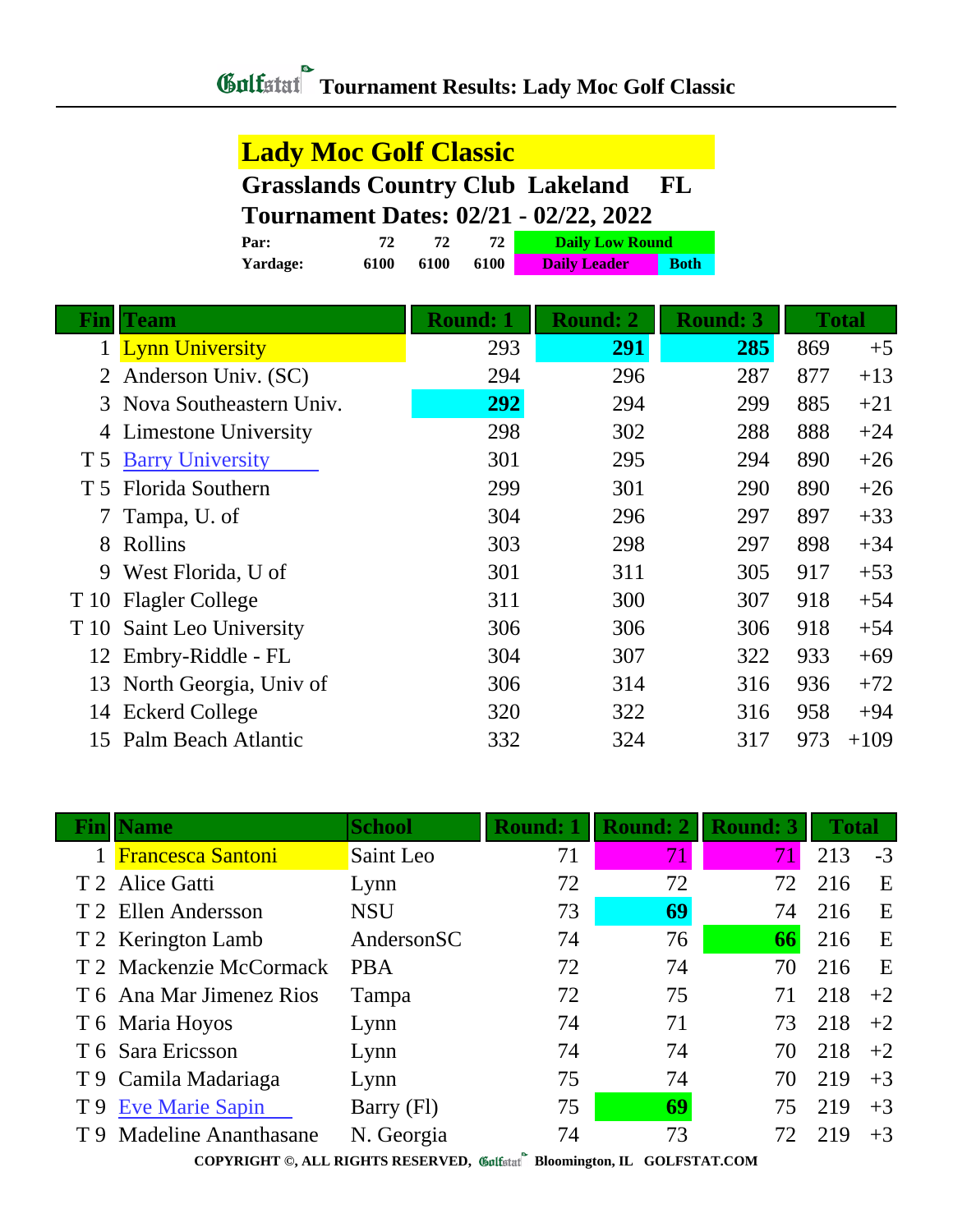# **Tournament Results: Lady Moc Golf Classic**

|      | <b>Fin</b> Name           | <b>School</b> | <b>Round: 1</b> | <b>Round: 2</b> | <b>Round: 3</b> | <b>Total</b> |
|------|---------------------------|---------------|-----------------|-----------------|-----------------|--------------|
|      | T 12 Anna Freeman         | AndersonSC    | 72              | 77              | 71              | 220<br>$+4$  |
|      | T 12 Kennedy McGaha       | AndersonSC    | 73              | 69              | 78              | 220<br>$+4$  |
| T 14 | <b>Alice Gotbring</b>     | Barry (Fl)    | 72              | 75              | 74              | 221<br>$+5$  |
|      | T 14 Carla Alvarez Perez  | Rollins       | 70              | 77              | 74              | 221<br>$+5$  |
|      | T 14 Nina Klug            | Barry (Fl)    | 76              | 74              | 71              | 221<br>$+5$  |
|      | T 14 Sofia Garcia Austt   | <b>NSU</b>    | 72              | 74              | 75              | 221<br>$+5$  |
|      | T 14 Zoey Iglesias        | AndersonSC    | 75              | 72              | 74              | 221<br>$+5$  |
|      | T 19 Loren Perez          | Fl. South.    | 77              | 70              | 75              | 222<br>$+6$  |
| T 19 | <b>Solange Gomez</b>      | W. Florida    | 75              | 74              | 73              | 222<br>$+6$  |
|      | T 21 Elizabeth Harding    | Fl. South.    | 73              | 77              | 73              | 223<br>$+7$  |
|      | T 21 Lena Schilowsky      | Limestone     | 69              | 76              | 78              | 223<br>$+7$  |
|      | T 21 Maria Morales        | Limestone     | 76              | 76              | 71              | 223<br>$+7$  |
|      | T 21 Nathalie Svensson    | Fl. South.    | 76              | 77              | 70              | 223<br>$+7$  |
| T 21 | Sophie Wheeler            | Flagler       | 80              | 71              | 72              | 223<br>$+7$  |
| T 21 | Stina Wikstrom            | Limestone     | 77              | 73              | 73              | 223<br>$+7$  |
| T 27 | Elizabeth Kondal          | Rollins       | 77              | 72              | 75              | 224<br>$+8$  |
| T 27 | <b>Ellen Ramstedt</b>     | <b>NSU</b>    | 72              | 75              | 77              | 224<br>$+8$  |
| T 27 | Jessica Rathbone          | AndersonSC    | 75              | 75              | 74              | 224<br>$+8$  |
|      | T 27 Lacey Tucker         | Fl. South.    | 73              | 79              | 72              | 224<br>$+8$  |
| T 31 | Adriana Iribarren         | Lynn          | 73              | 74              | 78              | 225<br>$+9$  |
| T 31 | Ebba Hellman              | Limestone     | 76              | 77              | 72              | 225<br>$+9$  |
|      | T 31 Laila Forstmane      | Tampa         | 78              | 71              | 76              | 225<br>$+9$  |
|      | T 34 Alia Scotka          | W. Florida    | 72              | 76              | 78              | $226 + 10$   |
|      | T 34 Jennifer Jung        | Rollins       | 72              | 76              | 78              | $226 + 10$   |
|      | T 34 Olivia Tamburlini    | Rollins       | 80              | 73              | 73              | $226 + 10$   |
|      | 37 Hanna Ahlander         | <b>NSU</b>    | 75              | 78              | 74              | $227 + 11$   |
| 38   | Jimena Marques            | <b>NSU</b>    | 76              | 76              | 76              | $228 + 12$   |
|      | T 39 Emilie Bjorge        | Tampa         | 77              | 78              | 74              | $229 + 13$   |
|      | T 39 Emily Montagnino     | Tampa         | 77              | 76              | 76              | $229 + 13$   |
|      | T 39 Giuliana Gomez       | Barry (Fl)    | 78              | 77              | 74              | $229 + 13$   |
| T 39 | Hanna Rizzolo             | Fl. South.    | 77              | 77              | 75              | $229 + 13$   |
|      | T 39 Katharina Hesse      | Rollins       | 76              | 76              | 77              | $229 + 13$   |
|      | T 39 Kelly Harris         | EmbryRd-FL    | 77              | 75              | 77              | $229 + 13$   |
|      | T 39 Synne Lauritzen      | Saint Leo     | 78              | 75              | 76              | $229 + 13$   |
|      | T 39 Taylor Oberparleiter | Limestone     | 78              | 79              | 72              | $229 + 13$   |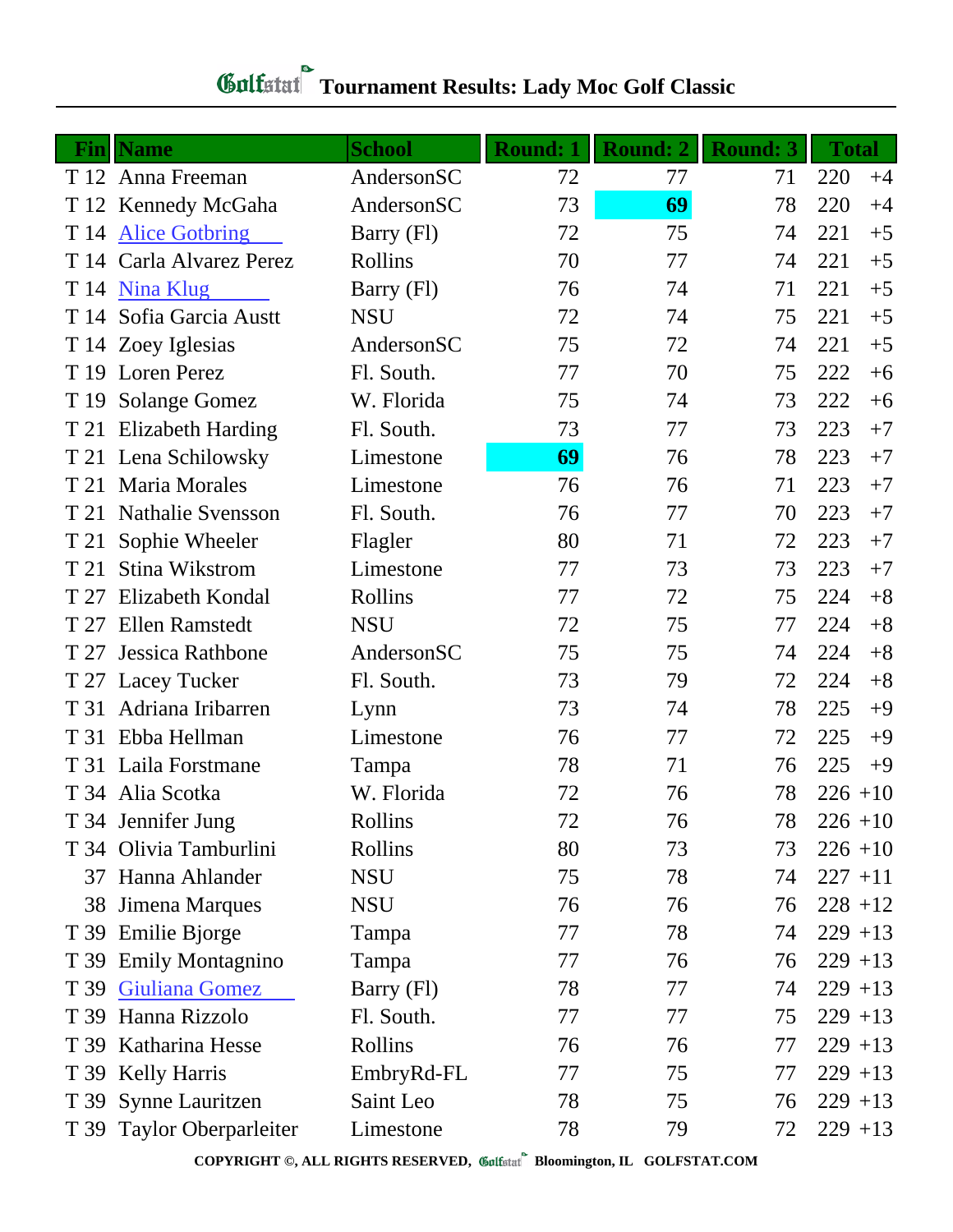# **Tournament Results: Lady Moc Golf Classic**

|                 | <b>Fin</b> Name           | <b>School</b> | <b>Round: 1</b> | <b>Round: 2</b> | <b>Round: 3</b> | <b>Total</b> |
|-----------------|---------------------------|---------------|-----------------|-----------------|-----------------|--------------|
|                 | T 39 Victoria Hall        | AndersonSC    | 77              | 76              | 76              | $229 + 13$   |
| 48              | Haruka Muta               | <b>NSU</b>    | 78              | 77              | 75              | $230 + 14$   |
| T <sub>49</sub> | Cajsa Strandberg          | Saint Leo     | 76              | 74              | 81              | $231 + 15$   |
| T <sub>49</sub> | Ella Mason                | Tampa         | 80              | 74              | 77              | $231 + 15$   |
| T 49            | <b>Emma Charles</b>       | AndersonSC    | 79              | 77              | 75              | $231 + 15$   |
|                 | T 52 Lisa Sevenius        | Limestone     | 79              | 76              | 77              | $232 + 16$   |
|                 | T 52 Sandra Eriksson      | Eckerd        | 76              | 80              | 76              | $232 + 16$   |
|                 | T 54 Berni Villalba       | Rollins       | 80              | 78              | 75              | $233 + 17$   |
|                 | T 54 Jan Browne           | Flagler       | 75              | 76              | 82              | $233 + 17$   |
|                 | T 54 Laurence Lamer       | Saint Leo     | 76              | 80              | 77              | $233 + 17$   |
|                 | T 57 Amelia Millie Lawson | EmbryRd-FL    | 76              | 74              | 84              | $234 + 18$   |
|                 | T 57 Kennedy Noe          | N. Georgia    | 73              | 79              | 82              | $234 + 18$   |
|                 | T 57 Reni Jancsik         | EmbryRd-FL    | 75              | 76              | 83              | $234 + 18$   |
| T 60            | <b>Anastasia Cordero</b>  | Barry (Fl)    | 78              | 77              | 80              | $235 + 19$   |
| T 60            | <b>Jade Staudt</b>        | <b>PBA</b>    | 80              | 80              | 75              | $235 + 19$   |
|                 | T 62 Apryl Parker         | Eckerd        | 83              | 80              | 73              | $236 + 20$   |
|                 | T 62 Chloe Burdon         | Tampa         | 79              | 76              | 81              | $236 + 20$   |
|                 | T 62 Sophia Dieter        | EmbryRd-FL    | 76              | 82              | 78              | $236 + 20$   |
|                 | T 65 Marietta Ruhl        | Flagler       | 79              | 83              | 75              | $237 + 21$   |
|                 | T 65 Ronja Taipale        | W. Florida    | 79              | 80              | 78              | $237 + 21$   |
|                 | T 67 Payton Pacheco       | W. Florida    | 81              | 81              | 76              | $238 + 22$   |
| T 67            | <b>Vivien Roesner</b>     | Flagler       | 77              | 78              | 83              | $238 + 22$   |
|                 | T 69 Rose Morissette      | Saint Leo     | 78              | 77              | 84              | $239 + 23$   |
|                 | T 69 Sloane Siebert       | Flagler       | 80              | 81              | 78              | $239 + 23$   |
|                 | T 69 Sophie Shrader       | W. Florida    | 75              | 81              | 83              | $239 + 23$   |
|                 | T 72 Brigitte Clements    | EmbryRd-FL    | 84              | 77              | 79              | $240 + 24$   |
|                 | T 72 Liza Eubanks         | Rollins       | 81              | 82              | 77              | $240 + 24$   |
|                 | T 72 Marissa Cardenas     | Fl. South.    | 86              | 79              | 75              | $240 + 24$   |
|                 | 75 Ellie Rippee           | N. Georgia    | 78              | 83              | 80              | $241 + 25$   |
| 76              | Jadin Ware                | N. Georgia    | 81              | 79              | 82              | $242 + 26$   |
| 77              | Pia Perthen               | Saint Leo     | 81              | 80              | 82              | $243 + 27$   |
|                 | 78 Celine Ustgard         | Eckerd        | 80              | 78              | 86              | $244 + 28$   |
| T 79            | Brianna Farrell           | Fl. South.    | 82              | 81              | 82              | $245 + 29$   |
|                 | T 79 Louise Henningsson   | Saint Leo     | 81              | 80              | 84              | $245 + 29$   |
|                 | T 81 Abigail Stetz        | Fl. South.    | 81              | 87              | 82              | $250 + 34$   |